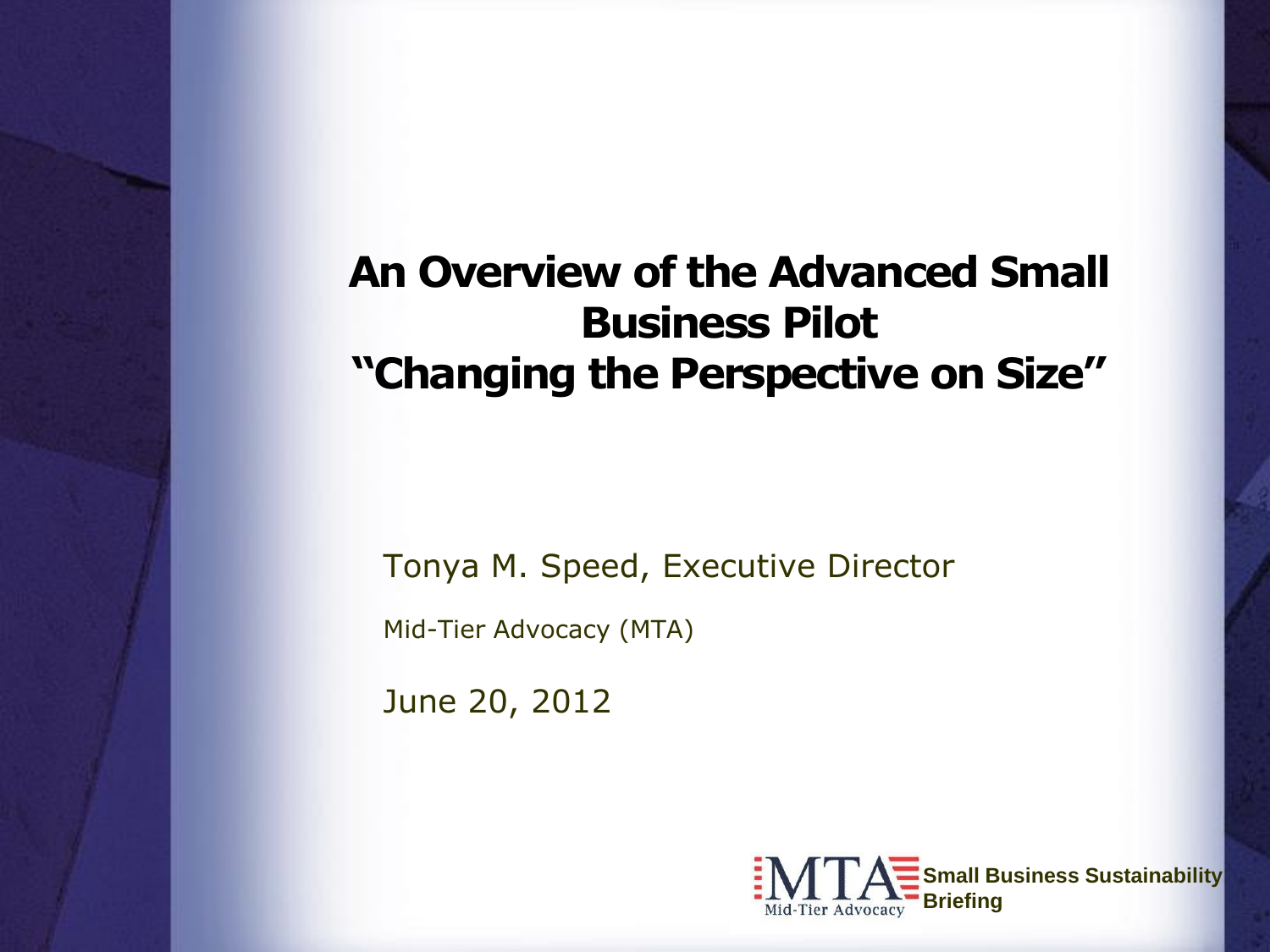# **Mid-Tier Advocacy (MTA)**

- The MTA represents a coalition of small and emerging mid-size firms that provide employment for thousands of people across the United States and across multiple industries.
- **MTA** is an organization of the country's top "Service Disabled and Veteran Owned, HUBZone certified, 8(a), Minority-owned and Womanowned businesses."
- They are committed to being engaged in the policies affecting the sustainability and survivability of emerging small and mid-tier businesses who contract with the Federal Government.

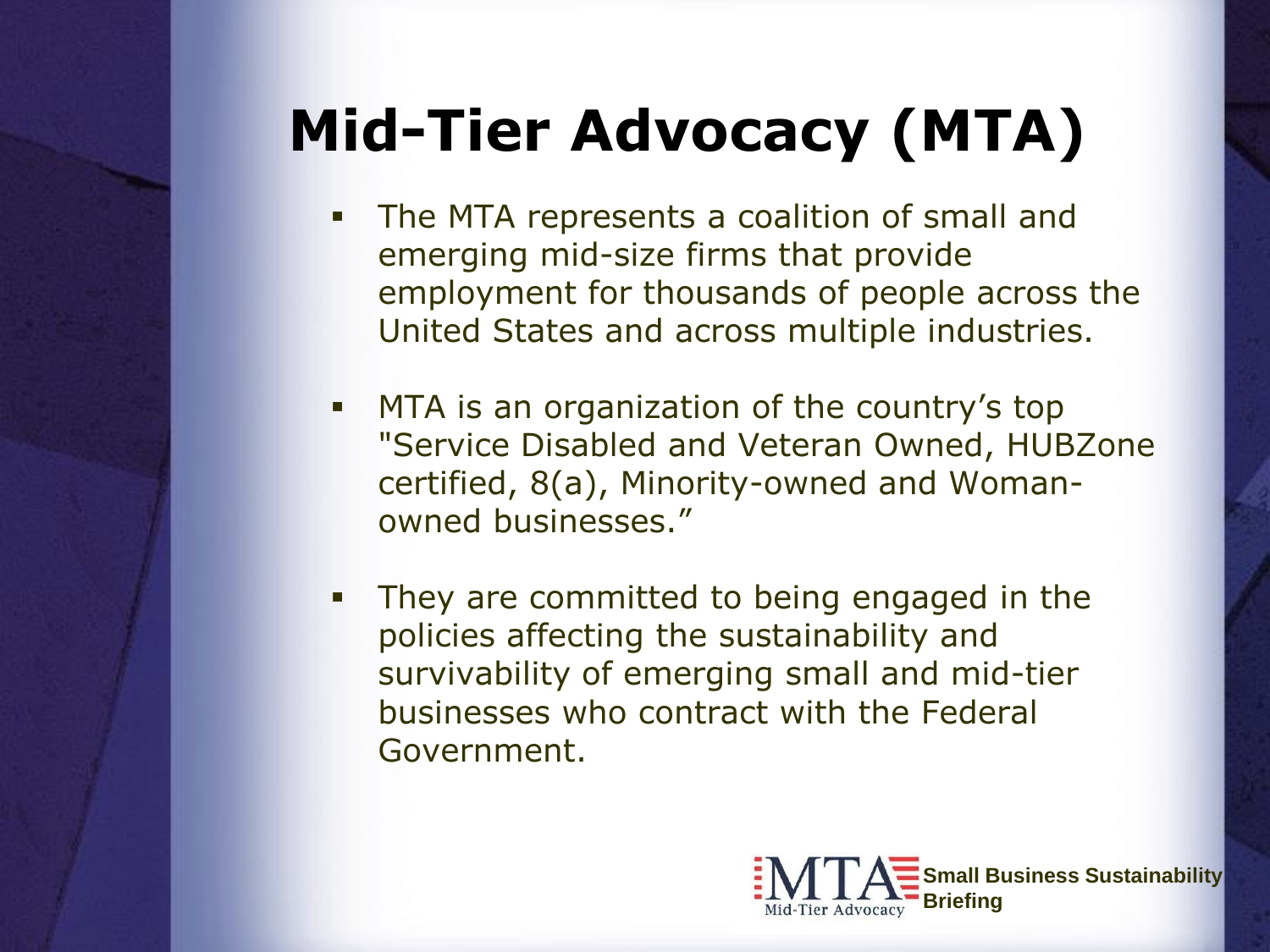# **Growing Beyond Size Standards**

- **Thousands of small** businesses, who have graduated or matured, have disappeared from the landscape of the federal marketplace over the last three decades.
- The policies that drive the management of size-standard criteria that help the entry-level and developing firm eventually stifle many of them after achieving some modest success.
- **Congress is finally positioned to address the Disappearing Mid-Size Business**
- **The Advanced Small Business Pilot will Create Jobs and Strengthen the Industrial Base**
- **Join MTA, WCOE, MBRT, RMOA and countless others in support of the Pilot!**

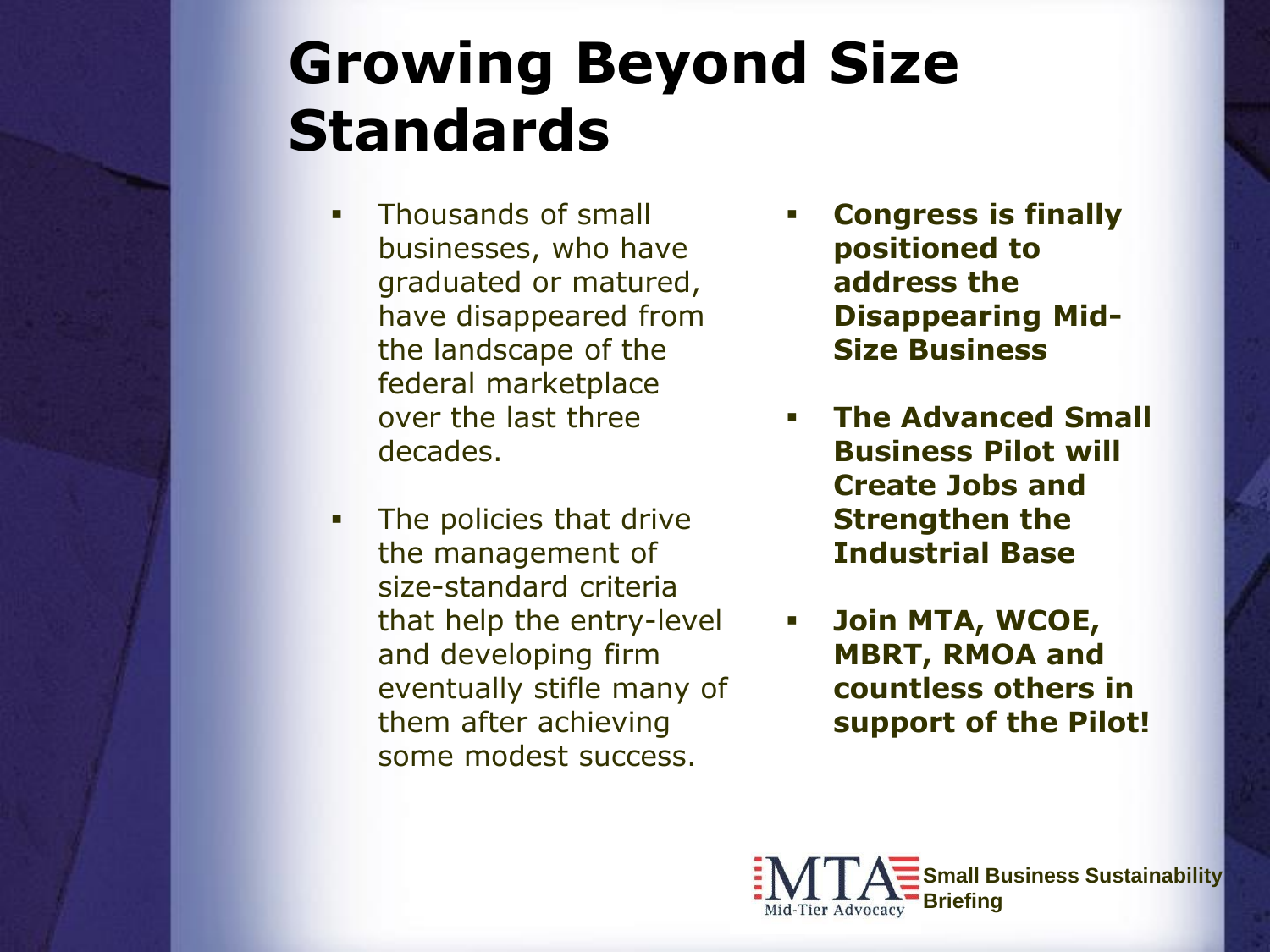## **Size Does Matter in Open Competition**

**The Advanced Small Business Pilot Provides a Transition Period for Emerging Small Business**

 Some say that graduation from small business NAICS codes is like "falling off a cliff" far too many mid-tier firms either **sell, or fold**.

**Achieving Small Business Goals – Many in industry felt that DoD was not achieving its goals. Some form of protection for businesses that have graduated from being a small business would be helpful because mid-tier businesses who no longer qualify for small business assistance cannot compete against the larger defense firms.** *Source, HASC Report, March 19, 2012*

• Size standards should encourage growth by securing balanced competition at all levels (start-up, developing and matured phase) to ensure that large companies do not eliminate viable emerging small businesses from the federal government market.

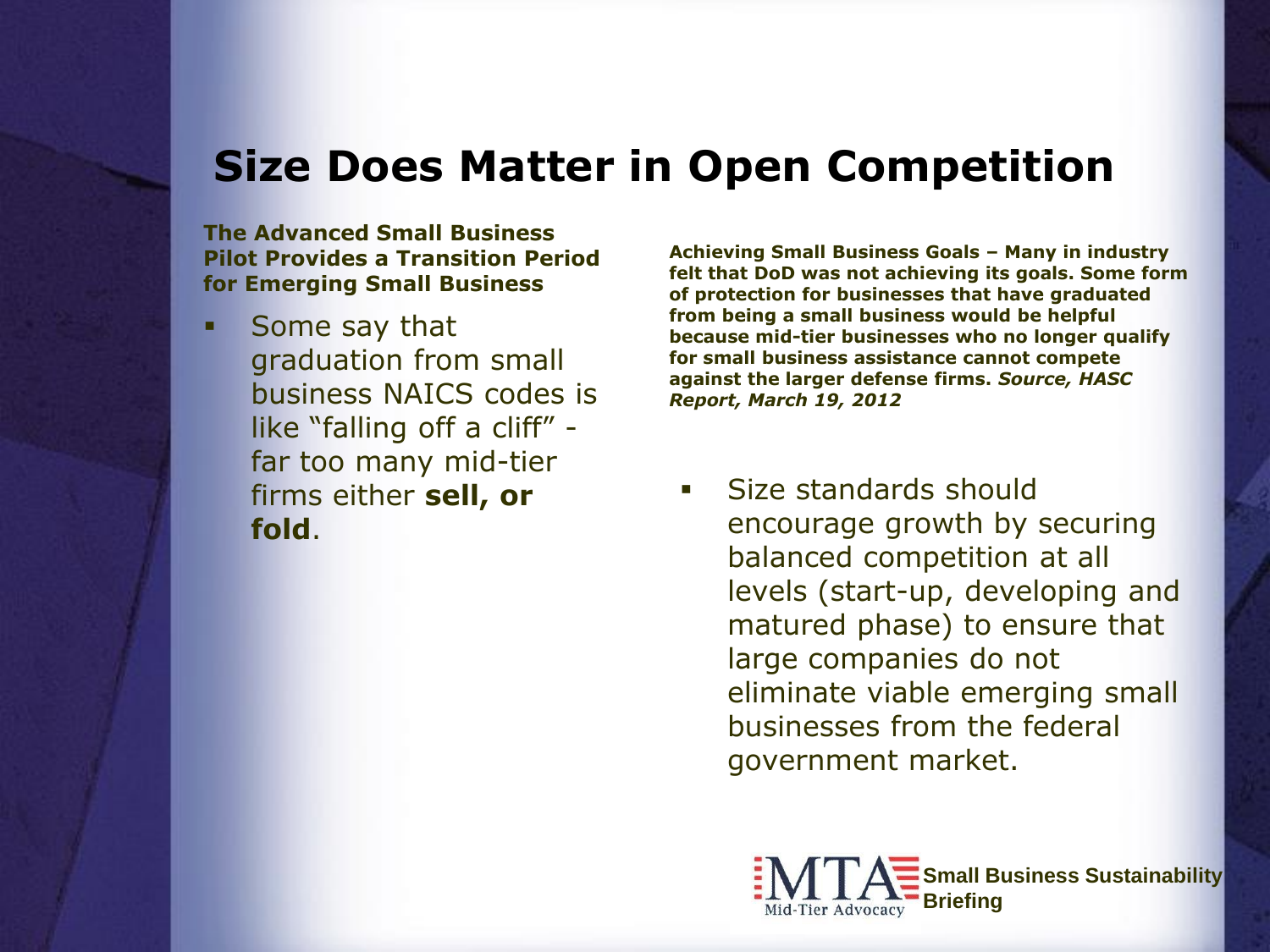## **"Other Than Small"**

Federal law generally does not recognize "midsize businesses" as such, instead categorizes businesses as "small" and other than small. As a result, there is no standard definition of a "midsize business". However, some commentators have noted that businesses which are too large to qualify as "small" under the SBA's size standards, but are significantly smaller than the major defense contractors, experience unique difficulties in competing for DOD contracts. *HASC Report, March 19, 2012*

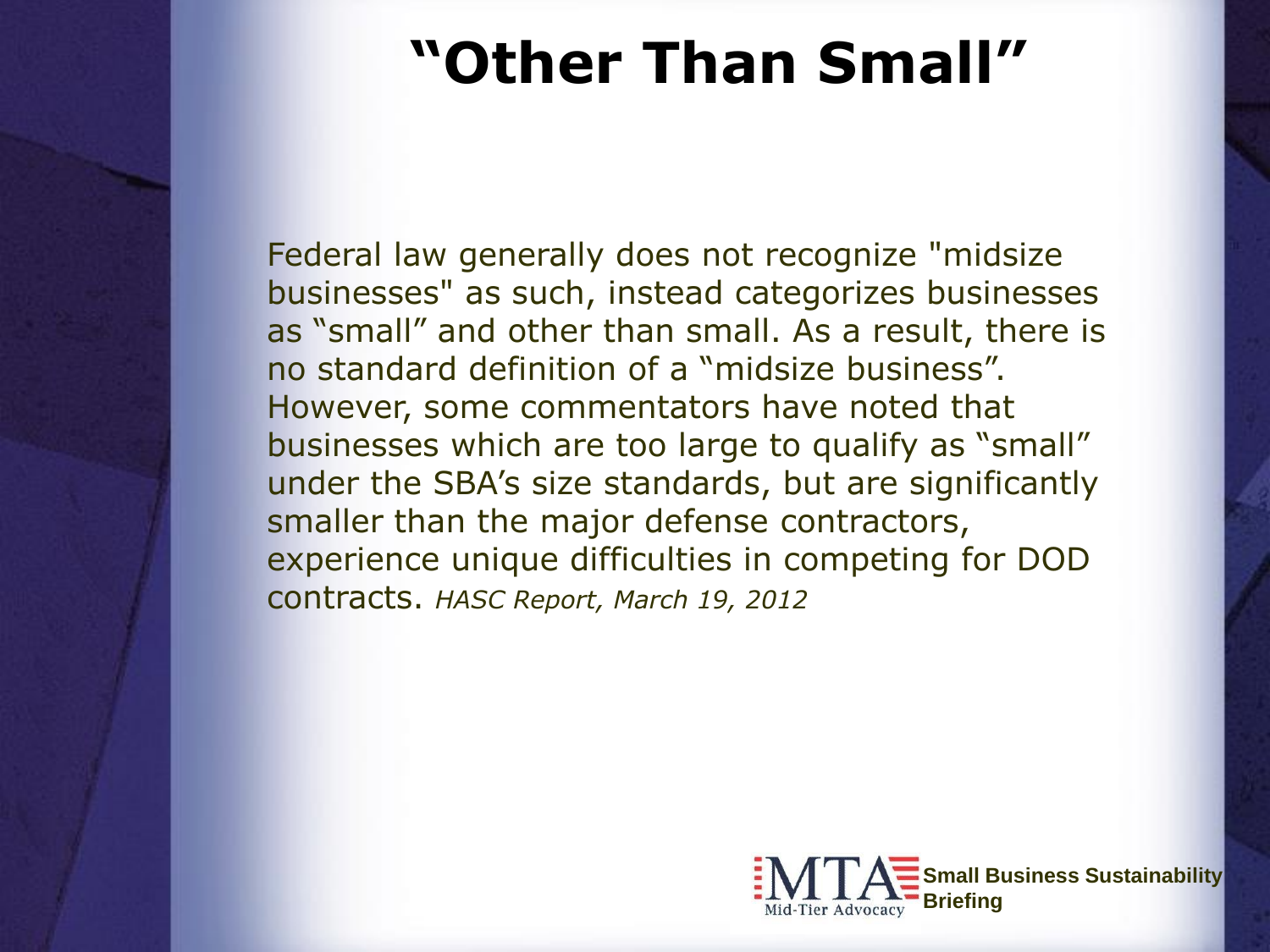| <b>GRAPHICAL VIEW OF SMALL BUSINESSES COMPETITION AGAINST LARGE</b> |                   |                         |  |                     |                         |
|---------------------------------------------------------------------|-------------------|-------------------------|--|---------------------|-------------------------|
| <b>BUSINESSES</b>                                                   |                   |                         |  |                     |                         |
| <b>DAVID vs. GOLIATH</b>                                            |                   |                         |  |                     |                         |
| <b>LARGE SYSTEM</b>                                                 |                   | <b>SMALL/MID-SIZE</b>   |  | <b>LARGE SYSTEM</b> | <b>SMALL/MID-SIZE</b>   |
| <b>INTEGRATORS</b>                                                  |                   | <b>FIRMS</b>            |  | <b>INTEGRATORS</b>  | <b>FIRMS</b>            |
| <b>Company</b>                                                      | <b>Annual</b>     | <b>NAICS Ceiling on</b> |  | <b>Number of</b>    | <b>NAICS Ceiling on</b> |
| <b>Name</b>                                                         | <b>Revenue in</b> | <b>Revenue in</b>       |  | <b>EMPLOYEES</b>    | <b>EMPLOYEES</b>        |
|                                                                     | <b>BILLIONS</b>   | <b>MILLIONS</b>         |  |                     |                         |
| Northrop                                                            | \$33.8            |                         |  | 120,000             |                         |
| Grumman                                                             |                   | $$7 - 33.5M$            |  |                     | $500 - 1500$            |
| Lockheed<br><b>Martin</b>                                           | \$45.189          |                         |  | 136,000             |                         |
| General                                                             | \$31.981          |                         |  | 91,200              |                         |
| <b>Dynamics</b>                                                     |                   |                         |  |                     |                         |
| EDS (not<br>part of HP)                                             | \$22.1            |                         |  | 136,000             |                         |
| <b>CSC</b>                                                          | \$16.740          |                         |  | 95,000              |                         |
| <b>Average</b>                                                      | \$29.962          |                         |  | 130,040             |                         |

**Small Business Sustainability Briefing**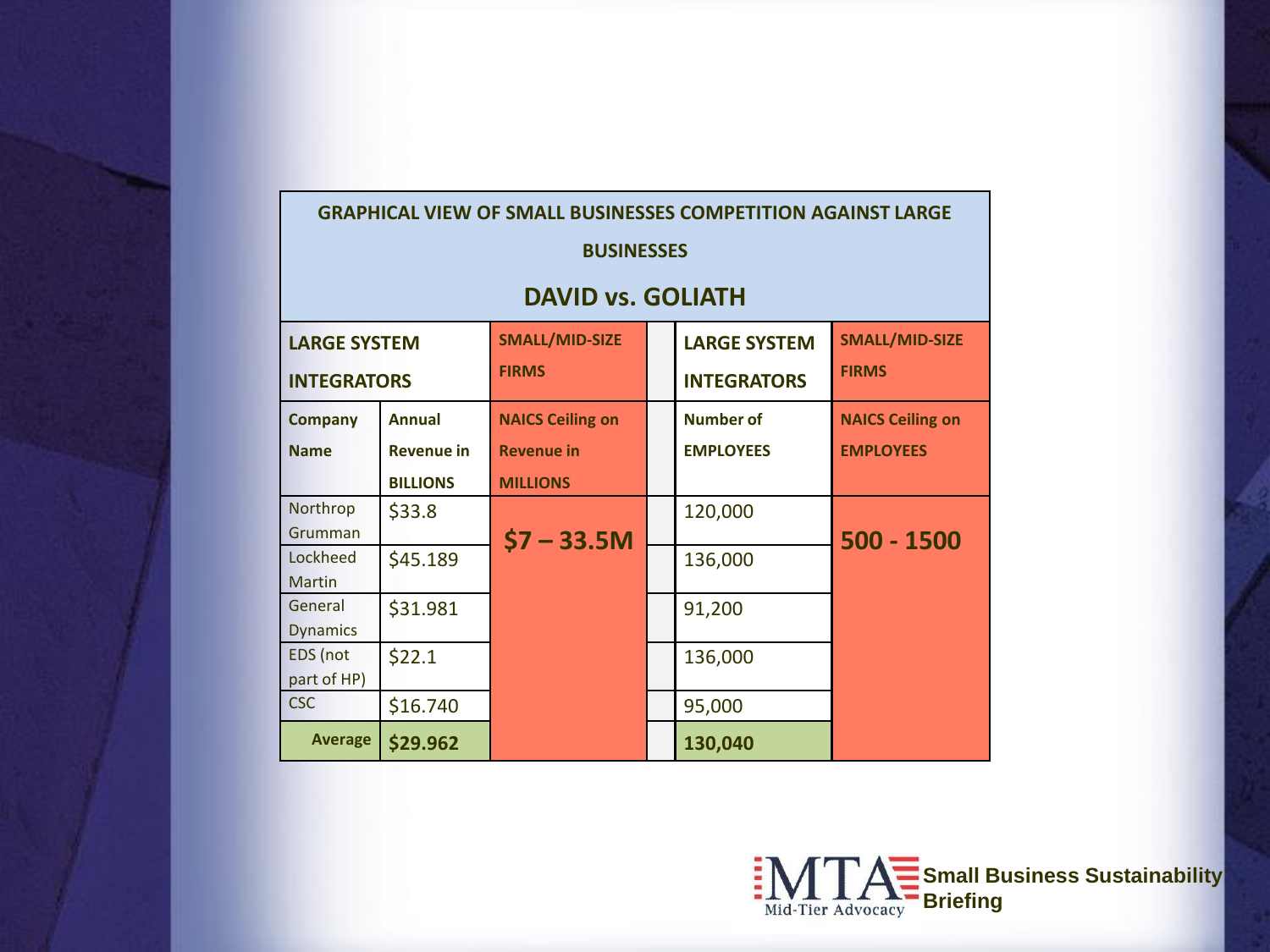## **The Advanced Small Business Pilot**

#### **Status of The Advanced Small Business Pilot**

 Congressman Gerry Connolly (D-VA) introduced - H.R. 1812 "The Small Business Growth Act", May 2011

 MTA testified in support of H.R. 1812 before the House Small Business Committee on Sept. 14, 2011

 Discussions between Reps. Connolly (D-VA), Graves (R-MO) and Rogers (R-AL) yielded bipartisan support for the "Advanced Small Business Pilot."

- The Advanced Small Business Pilot was included in the National Defense Authorization Act, (NDAA) passed by the House of Representatives on May 5, 2012.
- The Senate Armed Services did NOT include subcontracting provisions that were passed by the House in its version of the NDAA.

### **Highlights of The Pilot Who Can Participate?**

- Any small business or, mid-size business that will, or has exceeded the NAICs size standard could be considered eligible to participate in the pilot if the entity:
- has fewer than twice the number of employees the Small Business Administration has assigned as a size standard to NAICs code in which the entity is operating;
	- has fewer than three times the average annual receipts the Small Business Administration has assigned as a size standard to the NAICs code in which the entity is operating; and
- is independently owned and operated and is not dominant in its field of operation.
- This language establishes an **advanced small business pilot for federal contractors** at the Department of Defense.

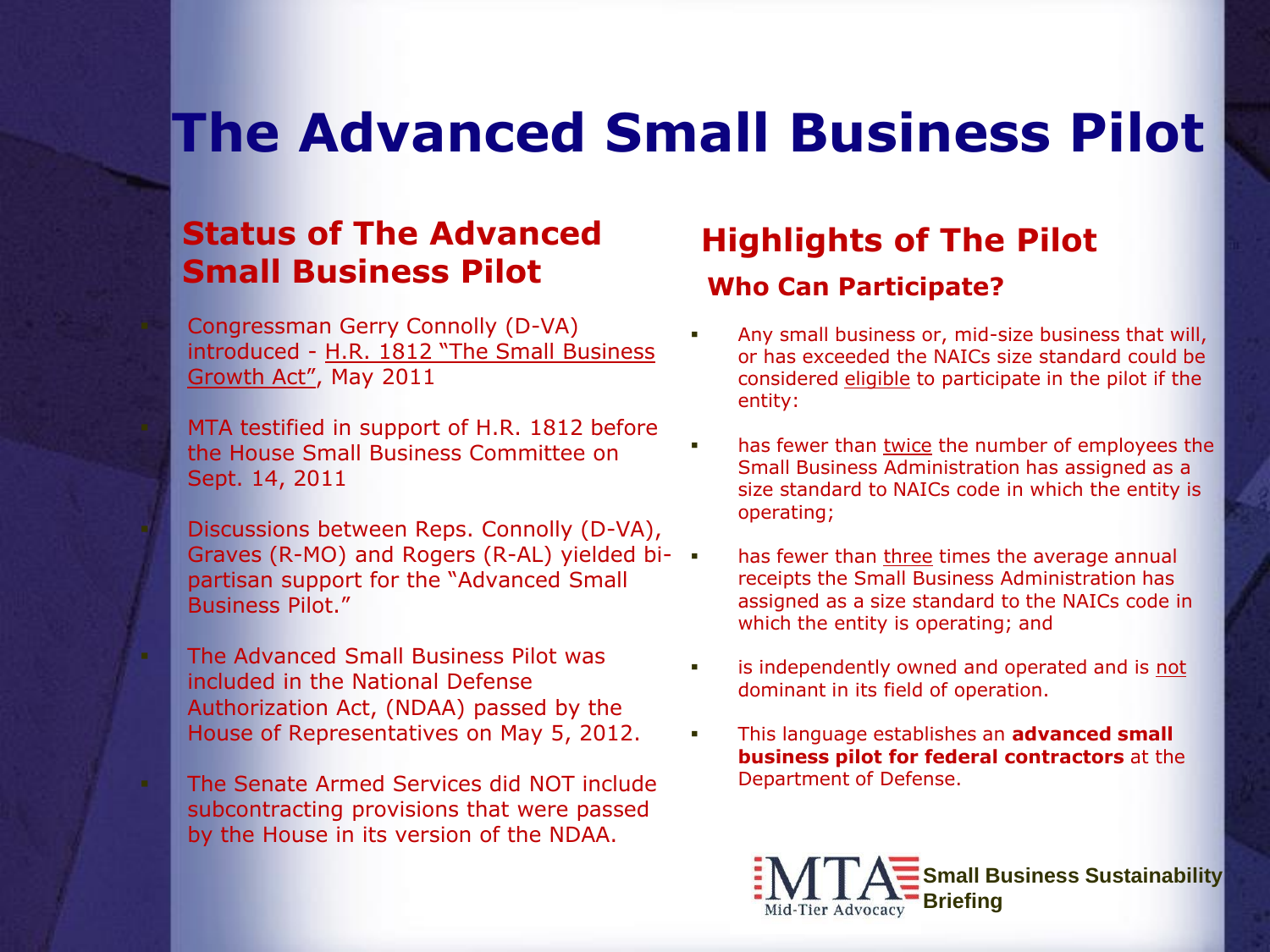# **Why an Advanced Small Business Pilot?**

• First, when these companies thrive as contractors, they continue to provide government buyers with a competitive source of good value, innovation and solid performance.

• Second, when they grow, they also create new jobs.

• And third, by creating a new space for these firms to grow, this new set aside has the potential to lower the temptation of fraudulent subcontracting. *Source, Wall Street Business Journal, Judy Bradt* 

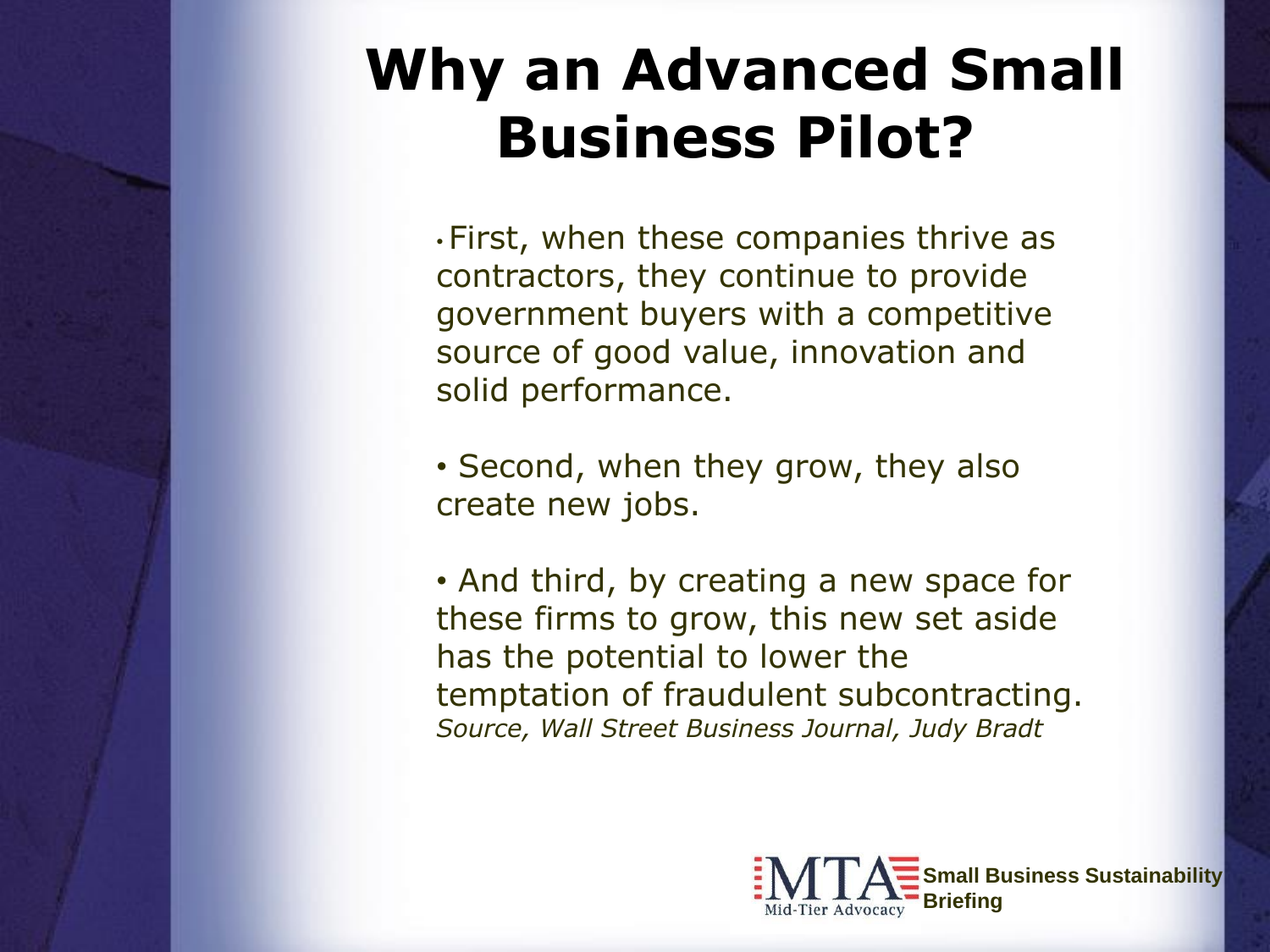

#### **JOIN MTA IN SUPPORT OF THESE EFFORTS!**

Call or write your Senators!

U.S. Capitol Operator (202) 225-3121